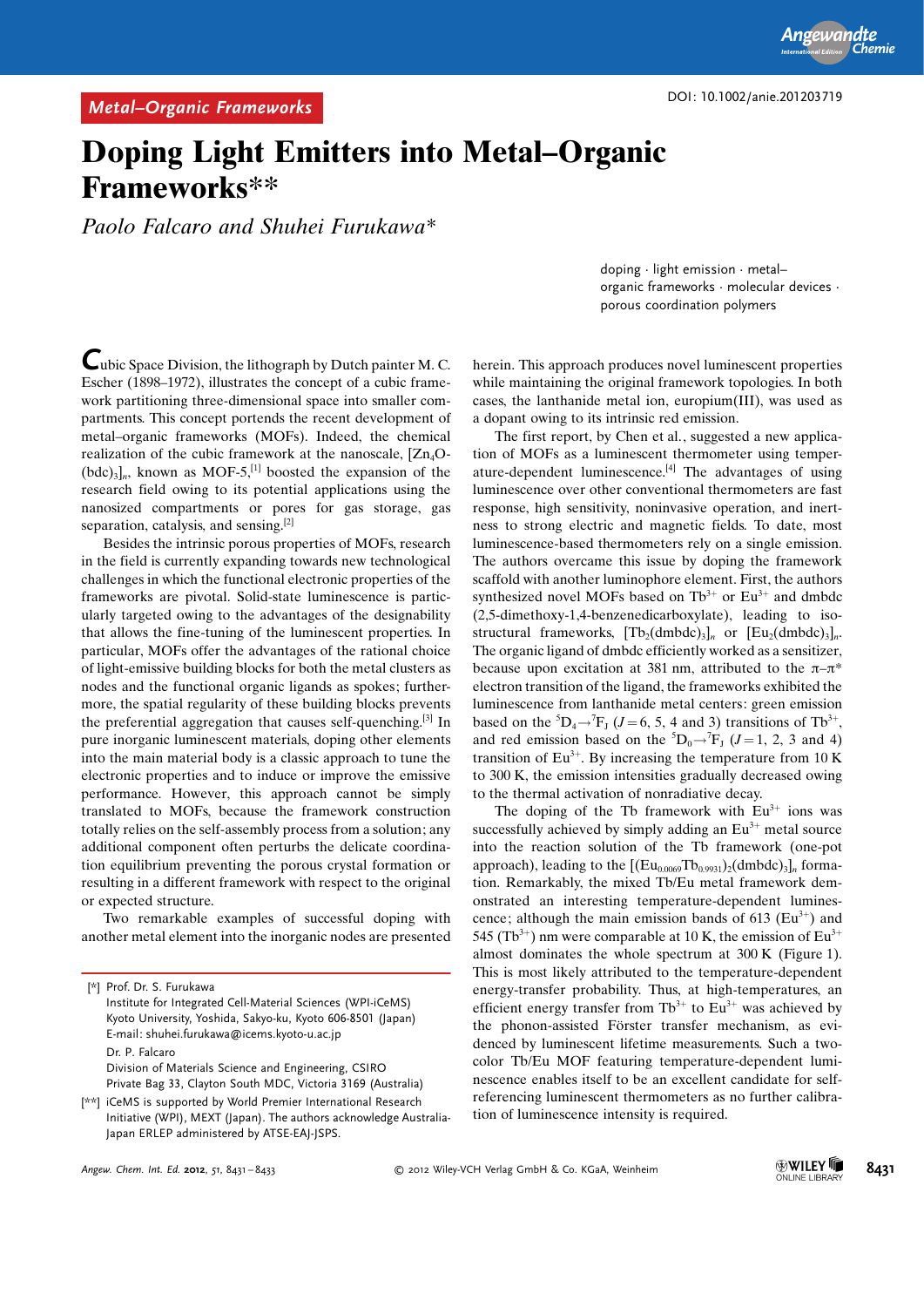



Figure 1. a) Temperature-dependent luminescent spectra of the mixed Tb/Eu framework between 10 to 300 K and b) the corresponding CIE chromaticity diagram showing the change of luminescent color by increasing the temperature. (Reprinted from Ref. [4]. Copyright 2012 American Chemical Society.)

The second example of a doped  $Eu<sup>3+</sup>$  framework was reported by Nenoff et al.<sup>[5]</sup> The authors aimed to fabricate a solid-state white-light emitter taking advantage of the designability of MOFs. First, the authors synthesized a novel MOF based on indium ions, btb, and oa  $(btb = 1,3,5\text{-}tris(4-))$  $carboxyphenyl) benzene, oa = 0 xalic acid), leading to the$ indium framework formation (namely  $[\text{In}_3(\text{btb})_2(\text{oa})_3]_n$ ). Interestingly, the material already emitted a white light owing to the broad-band emission over the entire visible light region. The explanation sits on a ligand–metal charge transfer (LMCT) transition mechanism. Then, the authors obtained an extra red emission narrow band by introducing the  $Eu<sup>3+</sup>$ dopant ion into the indium framework. The aim of this approach was to further improve the color properties such as color rendering index (CRI), correlated color temperature (CCT), and chromaticity to approach the requirements for solid-state lighting (SSL). Similar to the first report, the simple mixing of  $Eu^{3+}$  metal source into the reaction solution of the indium framework successfully led to the formation of a mixed-metal framework. After the optimization of the  $Eu^{3+}$ 



Figure 2. Emission spectra of the mixed In/Eu framework when excited between 330 and 380 nm; inset CIE chromaticity diagram highlighting corresponding chromaticity coordinates (A–D) approaching targeted values of (0.33, 0.33). (Reprinted from Ref. [5]. Copyright 2012 American Chemical Society.)

doping quantities, the best performance was detected by  $[(Eu_{0.09}In_{0.91})_{3} (btb)_{2} (oa)_{3}]_{n}$  with 9% Eu<sup>3+</sup> doping, which has white-light chromaticity coordinates very close to the target (0.33, 0.33) established by the Commission Internationale de l'Eclairage (CIE), as shown in Figure 2.

These studies clearly demonstrate that doping the framework with other elements allows the preparation of a new generation of functional MOFs. In particular, a fine-tuning of the color property emission can be easily achieved. It is worth noting that europium-doped MOFs have been previously investigated by Lin et al. $[6]$  for biomedical application. Such MOFs, with crystal size in the nanoscale (NMOFs), are promising materials if used as contrast agents, controlled releasing medium, and luminescent sensors.

Although a better understanding of the potential for the fabrication of novel emitting MOFs is needed, device fabrication based on novel luminescent properties appears to be a very promising research stream. Furthermore, the ability to control the luminescent properties in combination with the intrinsic framework porous properties would offer an efficient strategy for the fabrication of multifunctional materials.

In this context, a previous study by Kitagawa et al.<sup>[7]</sup> demonstrated how luminescent properties can be combined with the adaptive dynamic response of two chemically noninterconnected frameworks; the presence of aromatic compounds induced a particular displacement resulting in a strong luminescent emission with a color dependent on the chemical functionality of the aromatic compound. While the displacement has been efficiently used for molecular decoding purposes, white-light emission can be possibly obtained by simply tuning the combination and concentration of guest molecules. A different strategy for the preparation of emitting materials based on MOFs has been presented by Buso et al.,[8] who embedded a class of highly efficient emitting nanoparticles (quantum dots) within MOF-5 porous crystals. The